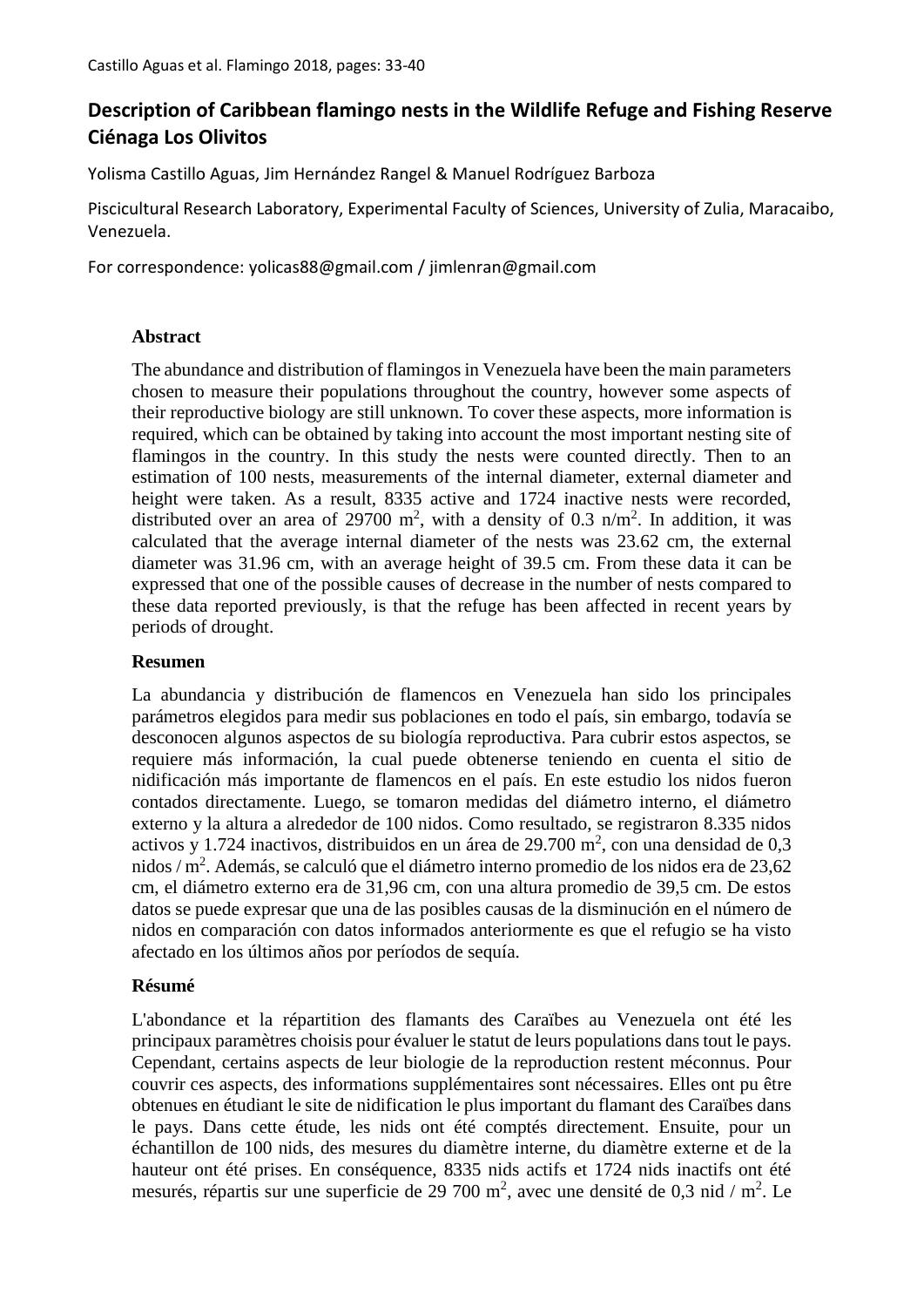diamètre interne moyen des nids était de 23,62 cm et le diamètre externe de 31,96 cm, avec une hauteur moyenne de 39,5 cm. À partir de ces données, on peut dire que l'une des causes possibles de la diminution du nombre de nids par rapport aux données précédemment rapportées est que le refuge a été affecté ces dernières années par des périodes de sécheresse.

**-----------------------------------------------------------------------------------------------------------------------------------**

## **Introduction**

In Venezuela, the Caribbean flamingo *(Phoenicopterus ruber)* reproduces annually in the Wildlife Refuge and Ciénaga de los Olivitos Fishing Reserve (R.F.S.R.P.C.L.O.), RAMSAR site of Venezuela. The first reproduction attempt of Caribbean flamenco was recorded between February and July 1987 (Casler et al., 1994) and for a decade (1987-1997) they did not successfully nest until 1998-1999. For this population, some aspects related to the reproductive event are unknown, such as the characteristics of the nest, the size of the nest, among others. The research conducted on the population of this flamingo species have been classified only in population censuses.

### Aims and objectives

The objective of this work was to describe the characteristics of Caribbean flamingo nests in R.F.S.R.P.C.L.O in the post-reproductive period 2012.

### Study area

R.F.S.R.P.C.L.O is located in the northeast of Zulia state, in the north-eastern end of Lake Maracaibo, Miranda municipality, 50 km from the city of Maracaibo (Pirela, 2000). The nesting area includes Los Corianos sector of the refuge, between the geographic coordinates of 10º52'12.6 "N and 71º23'48.5" W (Figure 1).



*Figure 1: Map of Wildlife Refuge and Fishing Reserve Cienaga Los Olivitos.*

# **Methodology**

During the months of reproductive inactivity (June, July and October 2013) direct counting of nests was carried out with the help of a

manual counter, following the methodology proposed by Sosa (1999), which consisted in the demarcation of the area in sections cordoned with nylon in order to subdivide it, without specific measurements between the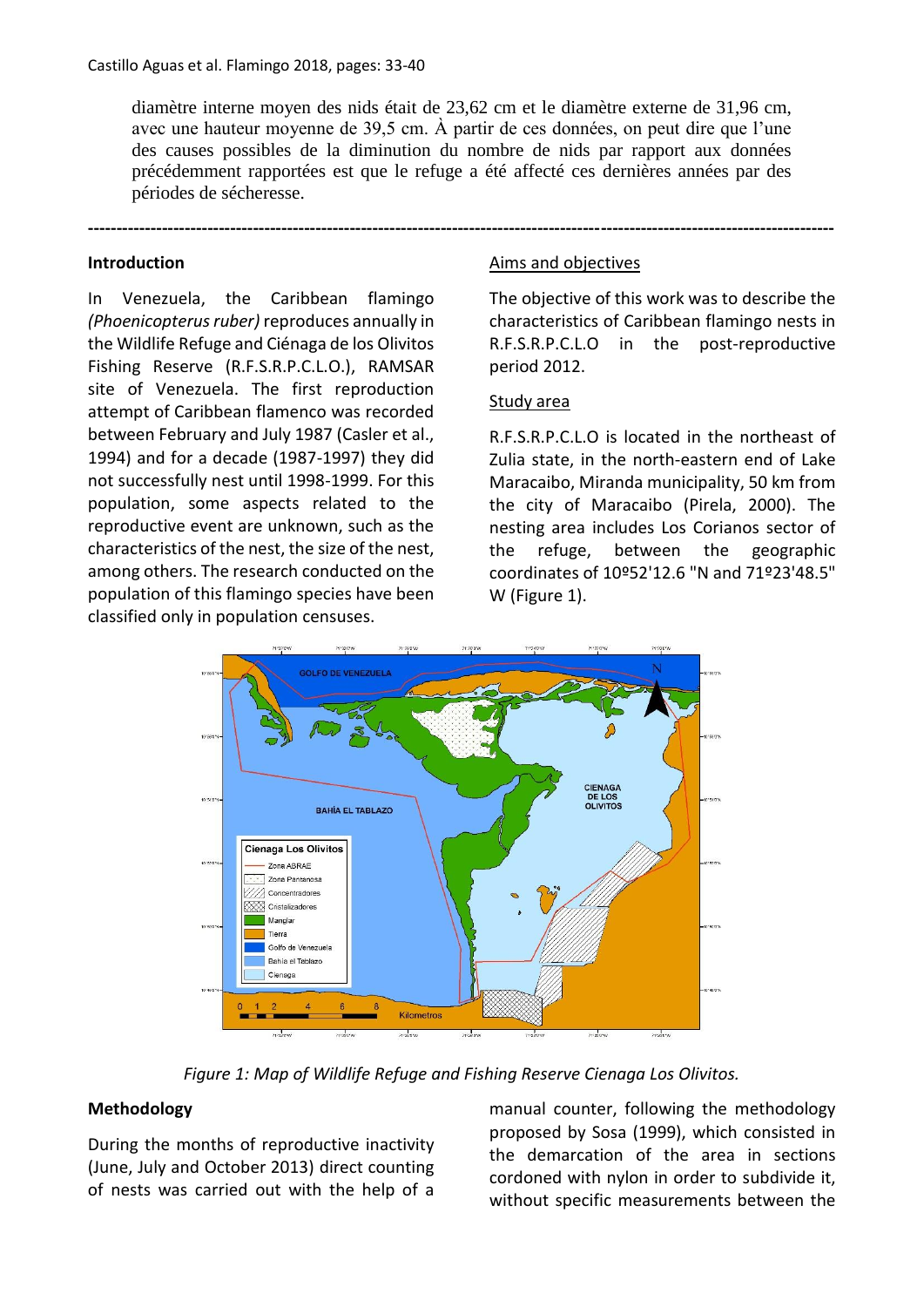Castillo Aguas et al. Flamingo 2018, pages: 33-40

divisions, and each nest were punctured superficially with a wooden stake to prevent them from being counted more than once. Likewise, a sample of 100 nests was randomly selected to which the following morphological variables were measured with the help of a flexible tape measure (Figure 2):

Di: Internal diameter of the nest: from the opposite inner edges of the upper part of the nest.

De: External diameter of the nest: from the periphery of the upper part of the nest.

H: Nest height: includes the measurement of the existing depression between the nests, by the extraction of the material for its construction, up to the top of the nest.



Depresión producida cuando el animal extrae material para la construcción del nido



*Figure 2: Measurements of the diameters: internal (a), external (b) and height (c) of the nests in the colony of Caribbean flamingos in Los Olivitos.*

The density of the nests was calculated considering the area occupied by them, using the formula used by Sosa 2011: D = Number of nests /Area of nesting area

### **Results**

The nesting area of the Caribbean flamingo in the refuge represents a well-defined area of  $29,700$  m<sup>2</sup> (2.9 ha). Usually the water partially floods the nesting area, having a height that slightly exceeds the water level; however, in dry season this area remains completely dry. A total of 8335 active nests and a total of 1724 inactive nests were recorded (Figure 3), with a density of 0.3  $n/m^2$ , (in an area of 29,700 m<sup>2</sup>). Remains of shells, feathers and eggs were observed without hatching in the upper part of some nests and in others as inclusions within the clay material, which probably would indicate that they were reconstructed (Figure 4).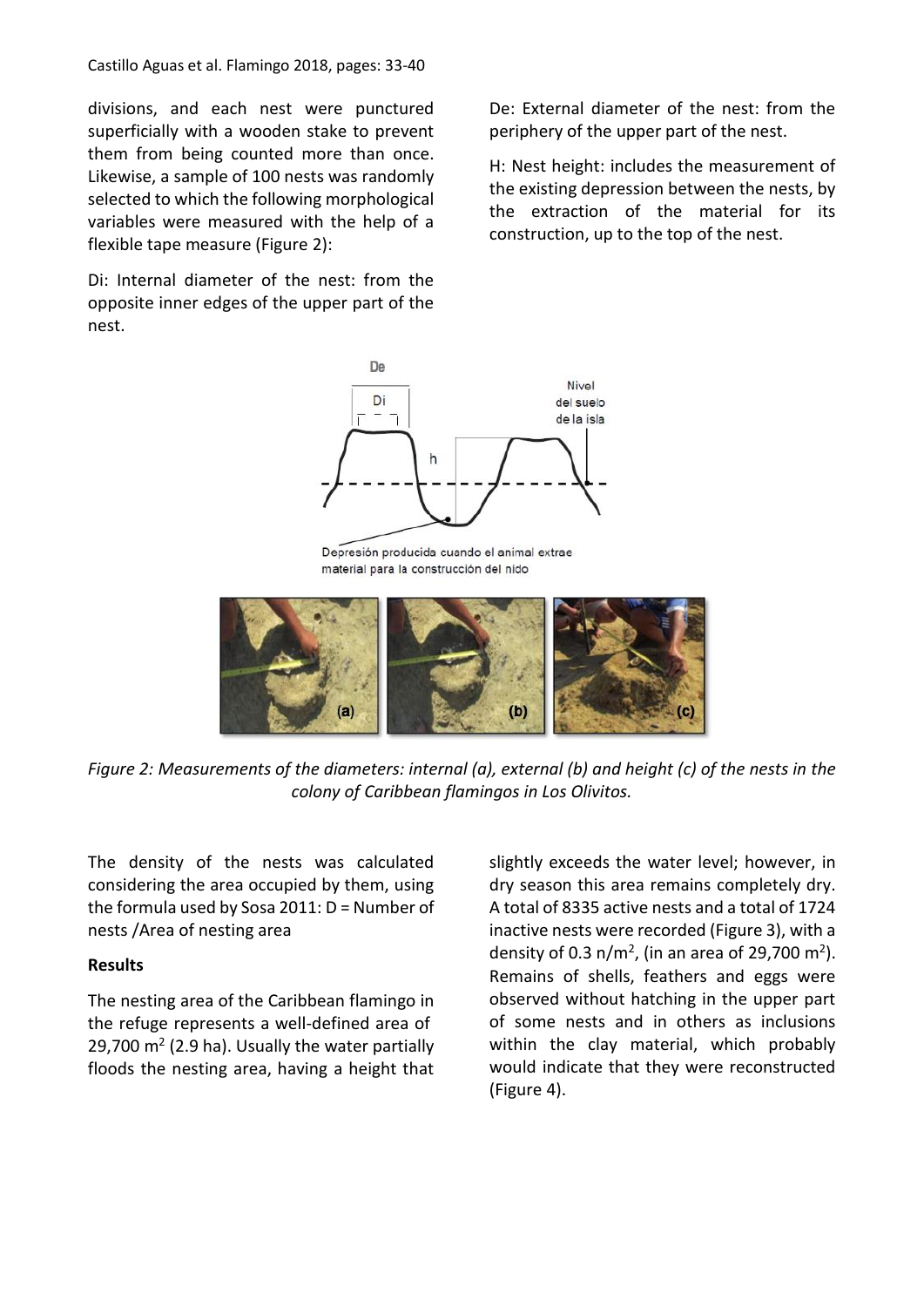

*Figure 3: Nests and nesting area of the Caribbean flamingo colony in the Wildlife Refuge and Fishing Reserve Cienaga Los Olivitos.*



*Figure 4: Principal component materials of nests and reconstructed nests of Caribbean flamingos in Los Olivitos.*

The average height of the nests was 39.5  $\pm$ 7.52 cm with maximum values of 54 cm and with minimum values of 25.5 cm, the sample was classified into 5 intervals with length of 5 cm each, nests with height intervals between 37 and 42 cm accounted for 28% (28 nests), followed by intervals between 25.5 and 30.5 cm, as well as 31-36 cm with a percentage of

20% for each, for nests with a height interval between 43 and 48 cm they represented 19% and for nests between 49 and 54 cm the percentage was 11% (Figure 5). The category of height that concentrated the greatest number of nests was that of the intervals of 37 to 42 cm in height and that of least quantity was that of the intervals of 49 to 54 cm.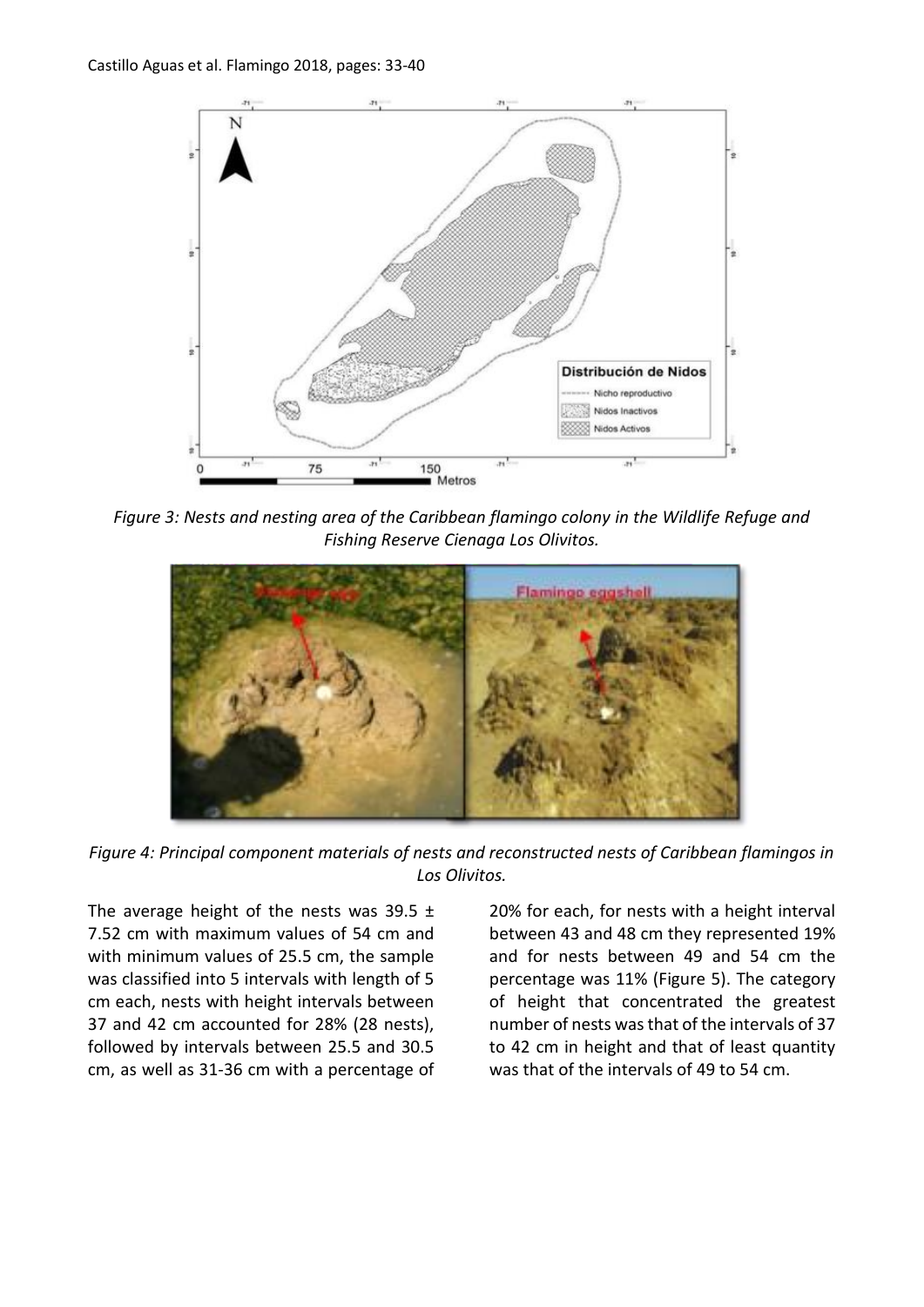

*Figure 5: Intervals of height of the Caribbean flamingo nests in Los Olivitos.*

The average diameter (cm) internal of the nests was  $23.63 \pm 2.47$ , with maximum values of 34 cm and minimum values of 17 cm, of which 68% of the nests had an internal diameter between 23 and 28, followed by 29% nests with an interval between 17 and 22.5 and finally with only 3% nests with intervals

between 29 and 34 (Figure 6). The category of internal diameter that concentrated the greatest number of nests was that of the intervals of 23 to 28 cm, and the smallest quantity was that of the intervals of 29 to 34 cm.



*Figure 6: Intervals of internal diameter of the Caribbean flamingo nests in Los Olivitos.*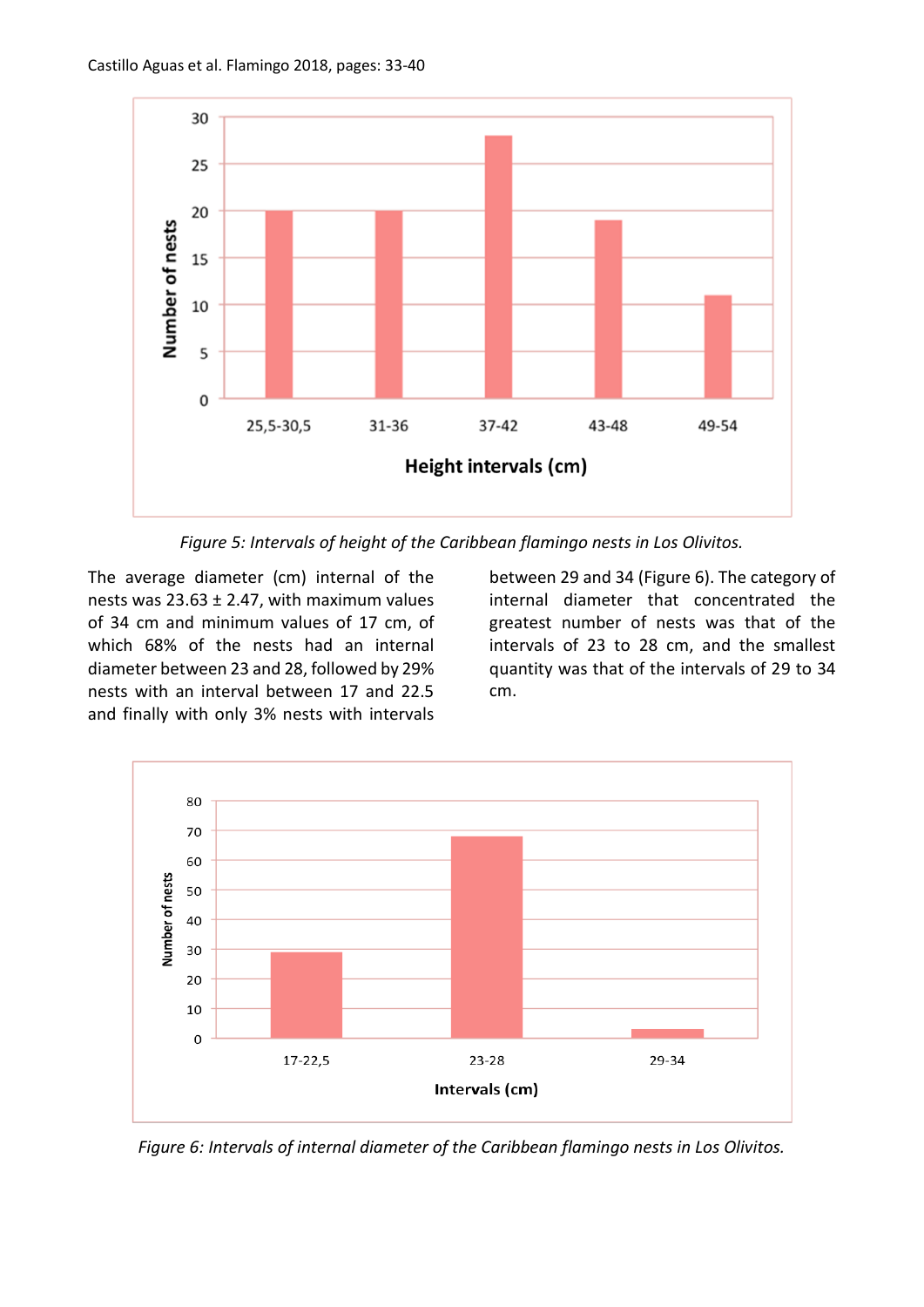

*Figure 7: Intervals of external diameter of the Caribbean flamingo nests in Los Olivitos.*

The external diameter of the nests had an average of  $31.96 \pm 4.18$ , with maximum values of 46 cm and minimum values of 19.5 cm, of which 66% of the nests had diameters between 31 and 36, 8 cm, followed by a 17% interval between 25 and 30 cm; the intervals of 37 to 46 cm with 9% and finally the interval of 19.5 to 24 cm with 8% (Figure 7). The category of external diameter that concentrated the greatest number of nests was that of the intervals of 31 to 36.8 cm, and the smallest quantity was that of the intervals of 19.5 to 24 cm and 37 to 46 cm. The average structure of Caribbean flamingo nests in Wildlife Refuge and Fishing Reserve Ciénaga Los Olivitos is 39.5 cm high, with an internal diameter of 23.63 cm and an external diameter of 31.96 cm (Figure 8).

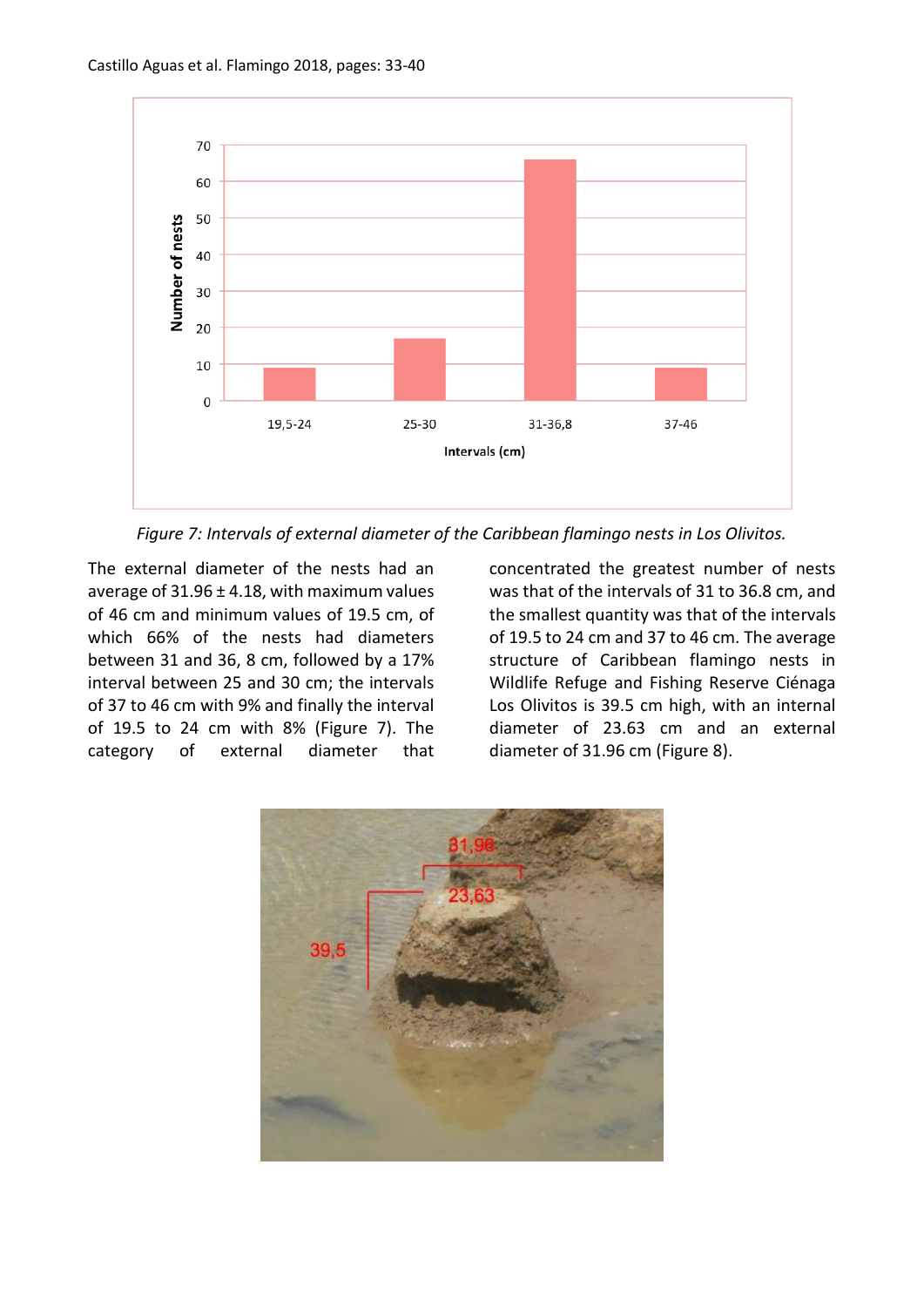# *Figure 8: Average measurements of Caribbean flamingo nests in the Wildlife Refuge and Fishing Reserve Cienaga Los Olivitos.*

#### **Discussion**

Sosa and Martín (2011), refer to the Laguna Llancanelo Provincial Reserve in Argentina, which for the Chilean flamingo (*P. chilensis*), the number of nests found in this reserve exceeds those found in the refuge, with a total of 13,866 nests (all with signs of occupation), on an area of  $10,800 \text{ m}^2$ , smaller than that occupied by flamingos in Los Olivitos and an approximate density of nests of 1.3 n /  $m<sup>2</sup>$ , the average of the external diameter of the nests (referred to these authors as internal diameter) was smaller with a value of 29.72 cm, while the average height of the nests was greater with 33.7 cm.

Porter and Forest (1974) refer to St. Lucia Lake in South Africa that for the greater flamingo (*P. roseus*), the approximate number of nests was 6000, the internal diameter of the nests was from 14.3 cm to 21 cm; the external diameter was 25.8 cm to 38.2 cm; the nest depression was 2 cm to 3.5 cm with a height of 1 cm to 8.7 cm. The variations between the dimensions of the nests between Chilean, greater and Caribbean flamingos is related to the size of the clutches, since usually the females of Caribbean flamingos only lay one egg, but in some nests of greater flamingos in South Africa, two eggs were found in the same nest (Porter and Forest, 1974). In turn, the size of the eggs varies according to the species; for Caribbean flamingos the average size of the eggs is 7.78 cm long and 4.41 cm wide and for greater flamingos was 8.9 cm long and 5.4 cm wide (Porter and Forest, 1974). The size of the nests is influenced by the size of the individuals of the species (it is positively correlated with the size of the species), since the individuals of the austral flamingo tend to be of smaller size than the individuals of the Caribbean flamingo and these in turn smaller than the individuals of the pink flamingo, which is the largest subspecies of flamingos of all (Bradford, 2014).

The nesting site of this flamingo species for the reproductive period 2013-2014, occupied an area of 2.9 ha, with a nest density of 0.3 n/m<sup>2</sup>, the nesting population of Caribbean flamingos in Los Olivitos has 83% of active nests and 17% of inactive nests. The type of substrate that composes the nests is clayloam, characteristic of flood-prone environments and the other elements consist of feathers, shells and inclusions of eggs without hatching, which indicate their reconstruction. The variation of the dimensions of the nests between Caribbean and Chilean flamingos is related to the size of the nest and that of the eggs, as well as the size between the species.

### **Acknowledgements**

We wish to thank Idea Wild for their support with the equipment; also, we would like to thank the Huerta family and Avila family for their logistical support.

### **References**

Bradford, A. 2014. Flamingo facts: food turns feathers pink. Live science. https://www.livescience.com/27322 flamingos.html.

Casler, C., Este, E. & Pardo, H. 1994. Breeding of the Greater Flamingo in western Venezuela. *Colonial Waterbirds,* 17 (1): 28- 34.

Pirela, D. 2000. Monitoring Caribbean flamingo at Los Olivitos wildlife refuge, western Venezuela. *Waterbirds: Conservation biology of flamingos,* 23: 103-108.

Porter, R. & Forest, G. 1974. First successful breeding of greater flamingo in Natal, South Africa. *The Lammergeyer,* No 21: 26-33.

Sosa, H. 1999. Descripción del evento reproductivo del flamenco austral (*Phoenicopterus chilensis*) en la laguna Llancanelo, Malargüe, Mendoza. *Multequina*, 8: 87-99.

### **Conclusions**